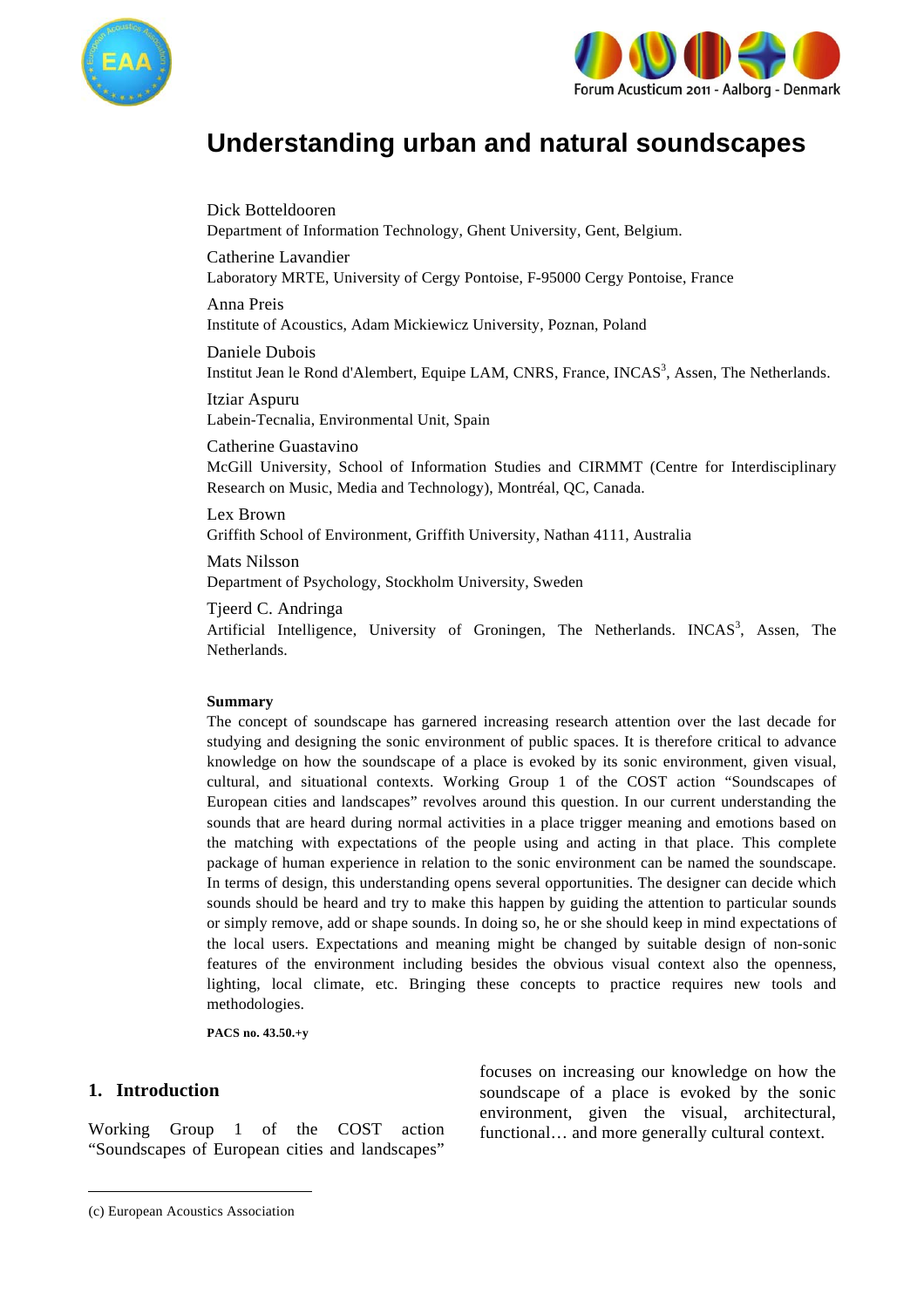# **2. The soundscape concept**

The term soundscape has been used by different communities of practice (e.g. acousticians, composers, architects, ecologists, psychologists), giving rise to several definitions (see working group 2 of the same COST action). A standardized definition may not be required nor wanted but it is useful to summarize generally accepted views on this concept:

- The soundscape is evoked by the physical sound environment henceforth called the sonic environment, but it is not equal to it and therefore cannot be measured using classical sound measurement equipment alone.
- The soundscape is formed within a context. This context is shaped by all sensory stimulations – of which visual observations are most important  $[11]$  – and by the knowledge people have accumulated about the space, its use, its purpose, its cultural meaning, his or her own and others motivations and purposes to be there, the associated activities, etc.
- The soundscape concept tends to be used mostly in relation to open outdoor spaces, but has also applications for indoor settings, mainly public but also private. But it always entails a sense of spaciousness. Environmental sounds intruding in private spaces result in effects following different mechanisms with control as an important factor.
- The timescale related to soundscapes is in the order of minutes to hours. The quality of the soundscape in some parts of the living environment can nevertheless have long term effects on the quality of life [14] and health of the population.

# **3. From sonic environment to soundscape**

Although the sonic environment on its own does not define the soundscape that is evoked, it plays a crucial role in the process. Hence it is useful to try and better understand the mechanism connecting this physical environment to the soundscape mental concept.

# **3.1. Listening**

Listening is a complex process which involves multi-leveled attention and higher cognitive functions, including memory, template matching, foregrounding (attentive listening) and backgrounding (holistic listening)  $[1][2]$ . Attentive, analytic, descriptive listening has been identified as the most important listening style in the construction of the soundscape based on investigations where persons are asked about their aural experience in a place and often mention particular sounds – by naming the source of these sounds. One should however not underestimate the potential role of holistic listening or even simply hearing – that is the preconscious process that determines global characteristics and directs attention to salient events  $[44][45]$  – as a mediator in creating mood and appraisal of the sonic environment. Merely focusing attention of the participants in the above mentioned investigations on the environmental sound might trigger them to adopt an analytic listening mode.

As the listening experience in a sonic environment evolves, the listener switches between different listening styles: from the more holistic *listening in readiness* waiting for familiar or important sounds to emerge (expected or not), to *listening in search* expecting particular sounds in a context, or even to *story listening* focusing attention on one particular sonic story within the multitude of sounds.

With this definition, listening is part of a multi sensory experience. Visual information – and to a lesser extent other sensory information – may trigger the expectation for a sound to occur and therefore facilitate attention being drawn to it. Other senses may however also distract attention from the sonic environment or even put so much stress on the organism that some forms of listening become rare. In addition outward processes from the person's knowledge or expectations may also change listening style (see Section 3.2 and 3.3).

## **3.2. Meaning**

In a particular context and for a particular person, the sounds heard in the sonic environment are meaningful. Meaning can be regarded as the collections of associations that are triggered or evoked in the person's mind by hearing the sounds. These associations influence (and determine) how we interpret the world around us and also depend on other sensory inputs, knowledge about the environment, and expectations grounded in current intentions and previous experience [28]. From this viewpoint one can assume that associative memory plays an important role driving top processes involved in any perception. It is known that recent observations, thoughts, and emotional states influence recall.

Relevant meaning – associations with important consequences for the person's action – induces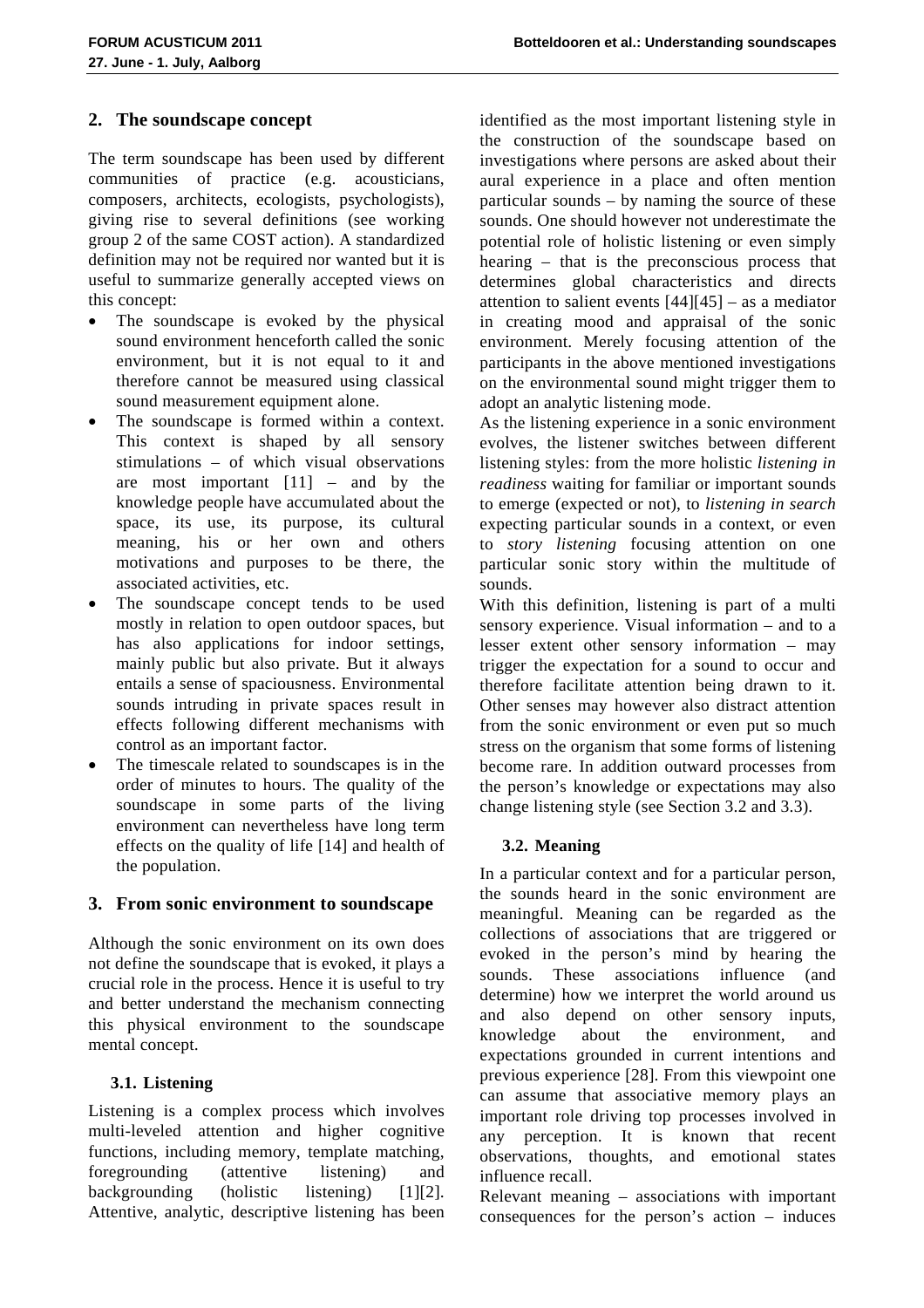listening in search and even story listening. As the origin of the sound is more closely related to the listener it can be expected that stronger and more relevant associations are evoked and thus more attentive listening styles are provoked. This partly explains the special meaning of the sound of human voices [3].

## **3.3. Appraisal**

As the potential for survival of an individual depends on an adequate behaviour which requires predicting the immediate future, expectations became a crucial mechanism in functioning. Nonmatched expectations generate negative emotions that accentuate the need for adaptation.

Cognitive appraisal of the sounds heard within the sonic environment together with the meaning they convey [42], could lead to reinforcement of positive or negative emotions triggered by the sonic environment. This may in turn focus listening in search of the positive or negative sounds within the sonic environment.

## **3.4. Long term effects**

A human can endure high levels of stress – part of which might be caused by extensive noise exposure – for short time periods as long as these periods are interrupted by restoration moments. Because of its focus on open space, soundscape design may contribute primarily to restoration [5]. The mechanism linking sonic environment to inner world that is described above directly implies that perfect silence is not necessarily the best option: attention should be drawn to sounds that trigger new associations that contribute to positive appraisal. It might even be necessary for the sonic environment to create opportunities for focusing attention away from everyday thoughts for optimal restoration [29][40].

## **4. Consequences for design**

The understanding of how soundscapes work discussed above has practical consequences for the design of future sonic environments through soundscape planning. A few key concepts are discussed below.

## **4.1. Matching expectations**

A good sonic design should match expectations of the current or intended users of the space. Therefore designers need to identify the target population of users and involve a representative sample of them in the early stages of design to determine their needs and expectations as a crucial step in the soundscape design process. Visual setting and general design and use of the space, as well as prior knowledge of the users should be accounted for.

#### **4.2. Creating realistic expectations**

As the sonic design of an urban public space is often the result of compromise between people engaged in activities producing sound and those hearing it, it may be advantageous to indicate clearly what can be expected in a pragmatic approach. Urban planning and landscape planning in accordance with the intended uses of the space can indicate to the user that high levels of transportation sound, recreation, children or sports sounds can be expected in certain areas. Hiding sound sources from direct view without removing the accompanying sound might not be a good option for this reason, although the same measure might help to distract attention as explained in Section 4.3.

#### **4.3. Directing attention and listening**

As the perception of a soundscape to a large extend depends on analytic or focused listening, a suitable design should avoid sounds that evoke negative meanings for the typical users of that space. If these sounds – which are often produced by mechanical sources – cannot be avoided, the designer can attempt to distract attention away from these sounds, for example by adding more sounds that are generally appraised as positive in the environment and context of the design  $[4][6][8][10][12]$ . A term (too) often used in this respect is attention masking.

## **5. Indicators**

Indicators are intended to create an impression of existing or future sonic environments that is accurate enough to allow a person who has not been exposed to these environments to imagine the soundscape. As such, indicators do not need to capture aspects of the sonic environment that have little or no influence on the soundscape. They need to form a set that is as complete as possible, yet practical in use.

#### **5.1. Holistic verbal descriptors**

A first set of indicators borrowed from the classical investigations in sensory sciences [30][31][32], attempts to describe the soundscape experience as a whole. Multiple attribute profiling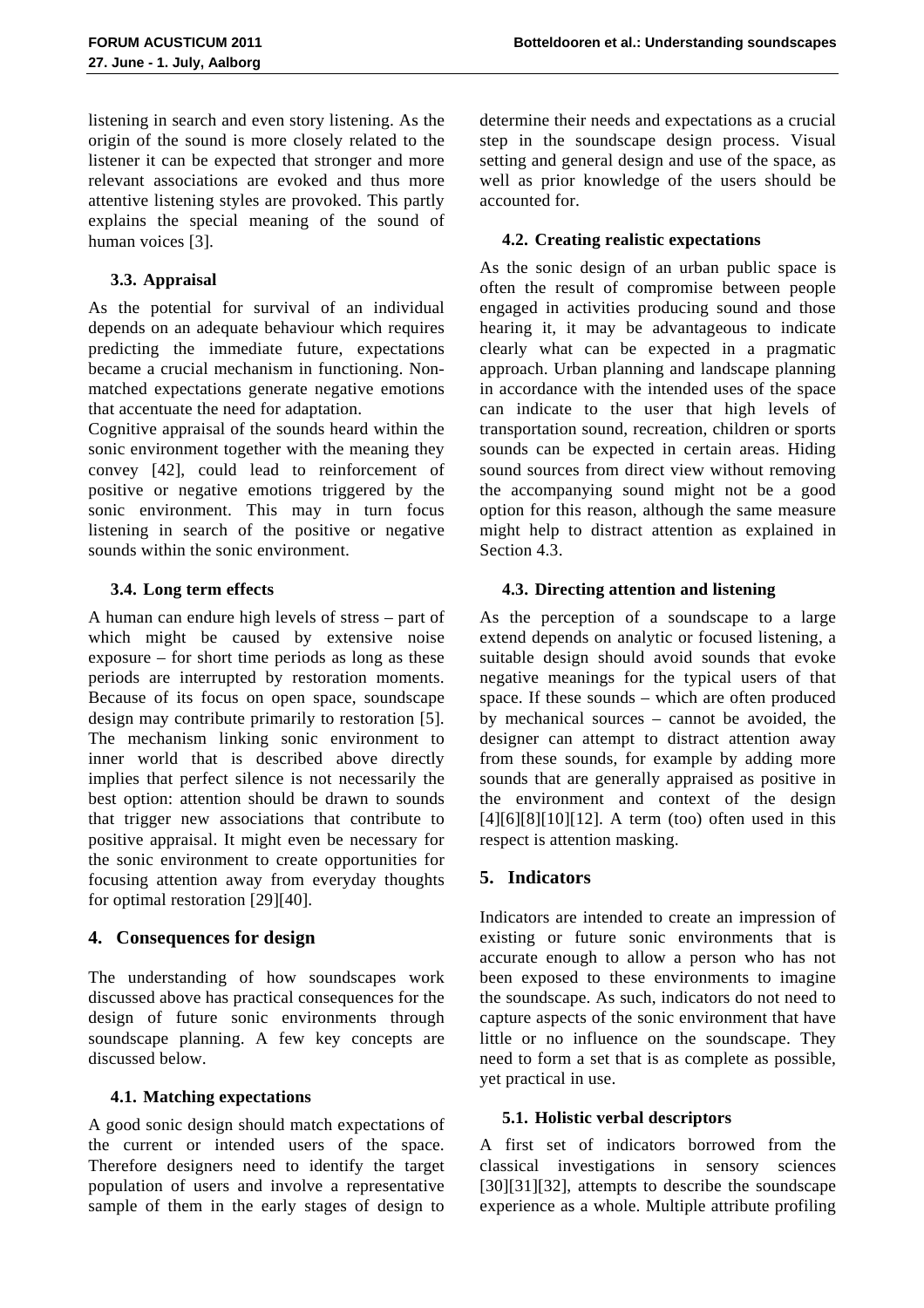using attributes such as *soothing* and *pleasant* or *annoying* and *noisy*, has been used in previous research [17]**Error! Reference source not found.**[33]. The multitude of attributes collapses into principle components that can be labeled *pleasantness* and *eventfulness* [34]. A third component, *familiarity*, is sometimes significant [24][35]. In view of the theoretical model relating the sonic environment to soundscape, it is not surprising that these principle components quite neatly match the two axes: valence and arousal commonly found in psychological analyses concerning affective and emotional state (e.g. [41]). Indeed, the overall appraisal of the sonic environment is expected to lead to an overall affective state. Holistic indicators give little detail in their description of the soundscape. Moreover this description is valid for the particular group of people studied and to the particular context the study was conducted in. More detailed descriptions are useful to move between context and subgroup of the population.

# **5.2. Analytic descriptors**

It is also possible to describe soundscape experience focusing on sound sources that organize the acoustic environment [19]. Each source can be described with attributes such as proximity, prominence or presence. These attributes are respectively connected to space, energy and time [36].

# **5.3. Narrative**

Listening to the sonic environment involves a sequence of focused listening and story listening instances intermingled with more holistic listening moments. In that sense the soundscape experience can become a story, a narrative on its own. This is what probably led researchers to use narrative interviews [21] when asking persons to recall a soundscape. The spatial component may be added by combining the narrative with a sound walk.

The narration mainly captures the meaning persons give to the various components of the sonic environment. One simple linguistic procedure to account and communicate for the meaning given to a sound is by naming its supposed source, which seems to occur quite often in the narrative. Some graphical procedures can also capture the soundscape experience in a narrative way. The graphical modes can be figurative (sound sources with or without context), cartographic or abstract [25][37].

# **5.4. Acoustic summary and auralisation**

Whereas narratives try to evoke the soundscape by verbal description (oral or written), an acoustic summary or sonic summary tries to record typical and atypical sound and present it aurally in combination with a suitable description of context to suggest the soundscape in the listeners mind. Today, mainly composers and artists use a technique called soundscape composition to bring together the sounds of a city or an area [26].

When future designs are concerned, auralisation is used to combine expected sounds with urban propagation to create a sonic environment that is as ecologically valid as possible [9][22].

An important drawback of aurally presenting the sonic environment is the large amount of semitechnical work involved in collecting sound samples manually. Soundscape description tools that automatically recognize (salient) events and that can be used to describe the contribution and temporal distribution of individual sources and automatically extract a summary of common sounds from long recordings [46] could therefore be helpful. The big challenge lies in imitating the listener that occasionally focuses attention and changes to story listening style in a model. Since binaural listening is a crucial part in auditory stream formation, binaural recordings seem beneficial for this purpose.

## **5.5. Holistic measures for the sonic environment**

The indicators described above rely on measuring with humans. There are however plenty of situations where indicators based on microphone recordings or simulations are the only option: monitoring, creating maps, quick scanning, etc.

Holistic measures of the sonic environment do not necessarily imply that holistic listening is assumed  $-$  with the exception maybe of overall  $L_{Aea}$  that merely estimates loudness. At first sight one may expect that measures of amplitude fluctuation such as  $L_{A50}$ ,  $L_{A95}$ , or a peak level indicator; measures of spectral content such as the spectral centre of gravity; measures of sudden changes such as relative approach [20] or saliency; measures of complexity such as music likeness [15][18][23] are related to holistic listening since there is no mentioning of the individual sounds. However, each of these measures can be related to the presence and audibility of particular sources given the particular context. For example, high frequencies in urban parks could indicate the presence of bird sounds and human sounds rather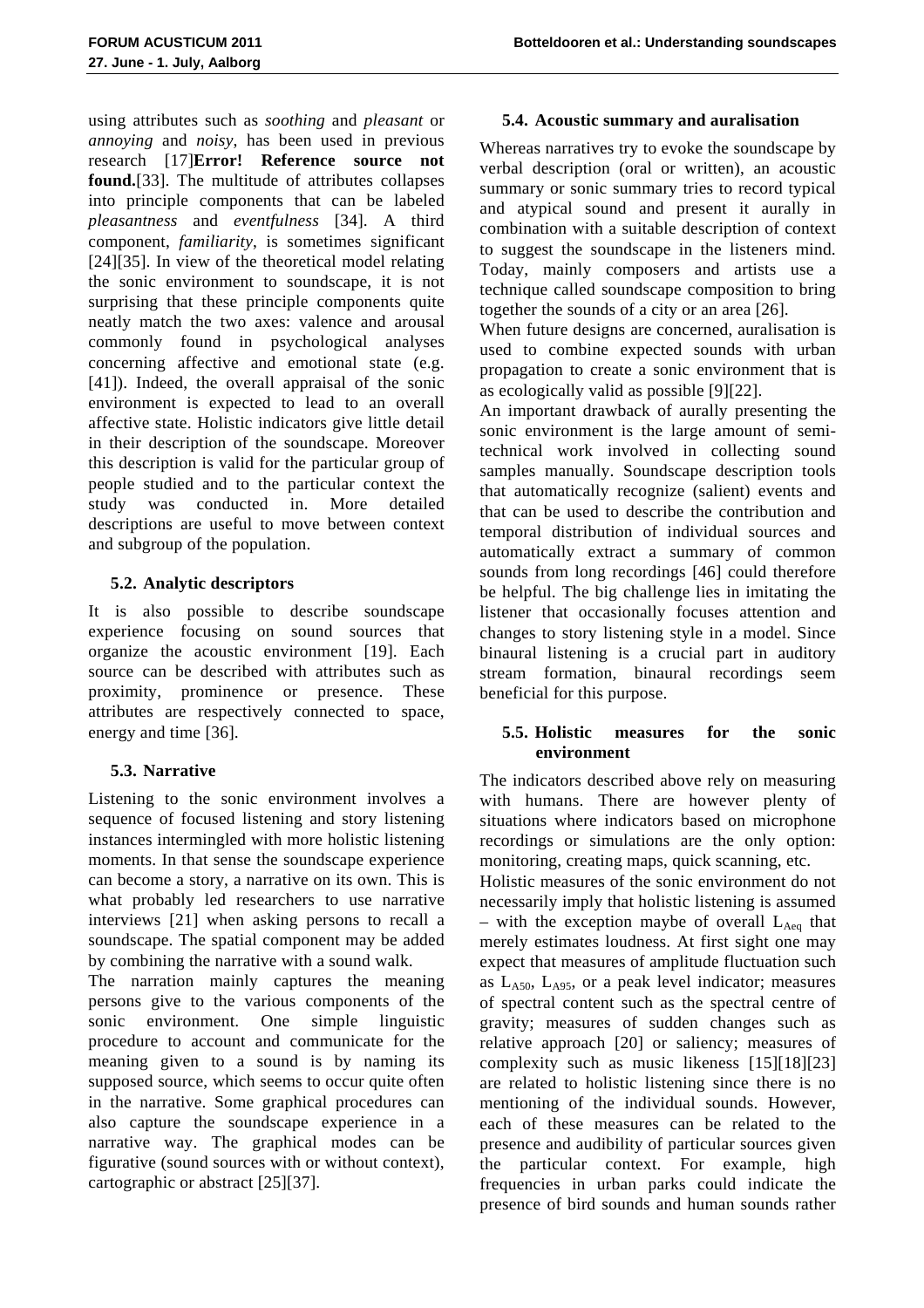than the sound of distant slow traffic. More pronounced is the interpretation of complexity measures or saliency measures that can be related directly to the number of attention attracting auditory events present in the sonic environment. The latter may however distinguish less between sources and therefore perform less than expected in categorizing sonic environments.

Interpreting holistic measures with the importance of analytic listening and assigning meaning (discussed in Section 3) in mind could improve understanding the outcome of experimental work in this area.

#### **5.6. Analytic measures for the sonic environment**

Analytic measures of the sonic environment that already follow more closely the emergence of soundscape, should theoretically better perform than holistic measures. However they are difficult to derive from the microphone signal. The common approach starts from a detailed analysis of the audio signal picked up by the measurement microphone trying to extract from it a number of features that correspond as closely as possible to the features used by the human listener to discriminate between sounds. The next steps should group activation of features over time to extract auditory streams, a process referred to as auditory scene analysis (ASA) [43]. Chopping streams into "sounds" is not a trivial process that depends also on the meaning or source recognition (e.g. identifying traffic or individual cars). In the context of soundscape research either features are directly linked to sounds that have been labeled by referring to their source [46] or a self learning system is included to extract commonly occurring combinations of features in a given context [48]. Although these measures are still being developed, they could eventually allow to: automatically extract a summary of common sounds from long recordings, indicate how often certain sounds are dominating or even how often certain sounds are heard within a given context.

Indicators such as number of sound notice events, time of noticing, or level during periods that a sound is noticed can today already be estimated in situations where the sounds are known [47]. Calculation of such indicators is based on signal to noise ratio of the particular sound compared to all other sounds and an inhibition of return mechanism to prevent extensive focusing on continuous sounds.

## **6. Tools and computational models**

Measuring and in particular measuring with people is quite expensive and time consuming. Hence there is a need for models that allow constructing maps either as a form of generalization of local investigations or as a predictive tool. Although source specific  $L_{Aea}$ maps can give some indication, they are in general insufficient for applying a soundscape approach. Several alternatives have been proposed and are under development:

- Sound quality maps showing classical sound quality measures such as sharpness and roughness but also saliency based measures such as relative approach per source have been suggested [49]. As they generally focus on one source they include some aspects of analytical listening but do not explicitly distinguish between sounds.
- Notice-maps [50] go one step further and interpret saliency of foreground and background to come up with an estimate on how often a particular sound will be heard in the sonic environment.
- The maps proposed in [13] calculated using an artificial neural network also include the full context and use of the space, but they rely on prior measurement with people in approximately the same location. One could therefore interpret them as an interpolation technique. This approach does not unravel the sonic environment in its basic components.
- At a low spatial resolution level, land use and landscape may be used to target measurements and cluster areas with comparable soundscapes [27].

A different line of computational modelling aims at mimicking the way that persons perceive the sonic environment, give meaning to its components and come to some appraisal in an itterative way. Although one may argue that it is today almost impossible to mimic in a computer the way that humans think, there are important insights to be gained from building such computer models since they force cognitive scientists to quantify and precisely formulate hypothesis and to accurately test them in computer simulations and specifically designed psychological experiments.

## **7. The need for future research**

While studying the effects of intruding environmental noise on the wellbeing of persons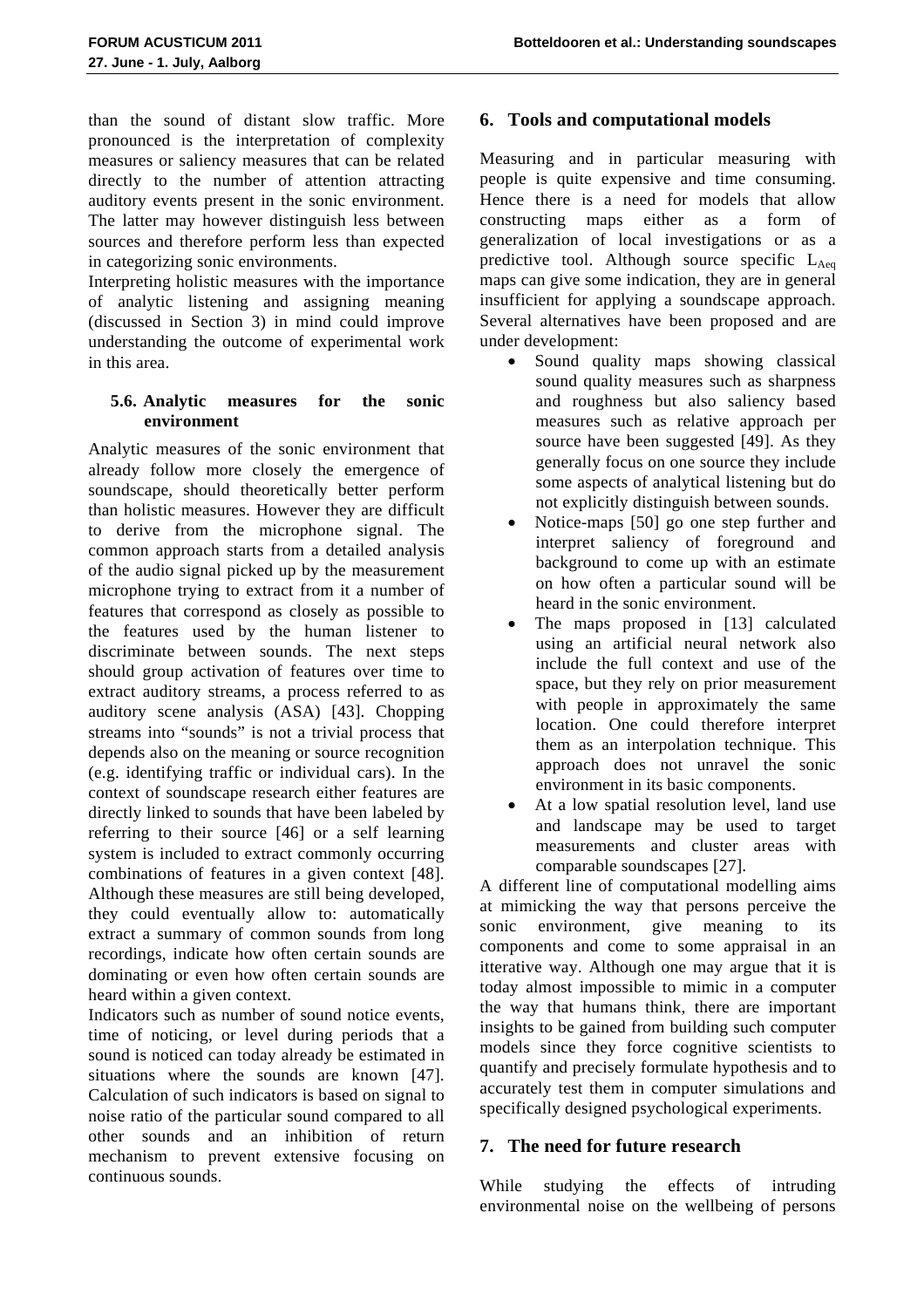in their private homes, there is large uncertainty concerning the indoor sonic environment. Instantaneous sound insulation is relatively unknown and more importantly, the sound produced by the person's own activities (e.g. television playing) can at the very best be known in a statistical sense. In contrast, in most situations where the soundscape approach is usable, the whole sonic environment can be observed, measured and steered or even controlled. This means that it is worthwhile to study in much more detailed how a sonic environment within a complete sensory context interacts with persons. There seems to be a clear lack of knowledge on what environmental sounds people actually hear when they are not listening in search or listening for the story. A posteriori surveys can only reveal remembered sounds. Attention plays an important role in that process. Fundamental research is complicated because of the importance of context and activities. Trying to measure with persons often includes the risk that the experimenter focuses the participant's attention to the sonic environment in general or to a particular feature of it – thereby ignoring other senses such as visual information. Even more fundamental research is needed to uncover the effects of sounds that are not remembered. Can sounds that a person does not hear affect his or her thinking, mood or other biomarkers?

The influence of restoring environments within reach has been shown as well as the positive effect of the availability of quiet areas [16] and quiet sides [7] on perceived annoyance at home. Nevertheless there is a lack of fundamental knowledge on how exactly the soundscape of these areas influences health and well being. Better knowledge would nevertheless allow more accurately tuning of the sonic environment in combination with the visual setting of these "quiet" areas. Studies linking soundscape quality to epidemiologic effects might be beneficial for this purpose.

Besides these more fundamental research questions, there is a definite need to translate knowledge from the lab to tools and methodologies that can be applied in soundscape analysis and design. They include measurement methods, new measurement equipment for the sonic environment, detailed computational soundscape perception models and alternative mappings. One of the possible outcomes is to describe the influence of different design elements on the soundscape of urban and natural spaces, in

order to provide the benefit of different interventions before its implementation.

#### **Acknowledgement**

The authors of this paper acknowledge the support of COST TD0804: sounsdscapes of European cities and landscapes.

#### **References**

- [1] M. Droumeva: Understanding immersive audio: a historical and socio-cultural exploration of auditory displays. Proceedings of ICAD 05-Eleventh Meeting of the International Conference on Auditory Display, Limerick, Ireland, July 6-9, 2005
- [2] B. Truax, Acoustic communication (2nd ed.). Westport, CT: Ablex Pub, 2001.
- [3] Benfield, JA; Bell, PA; Troup, LJ; Soderstrom, NC. 2010. Aesthetic and affective effects of vocal and traffic noise on natural landscape assessment. Journal of environmental psychology 30 (1):103-111,
- [4] Jeon, JY; Lee, PJ; You, J; Kang, J. 2010. Perceptual assessment of quality of urban soundscapes with combined noise sources and water sounds. Journal of the Acoustical Society of America 127 (3):1357-1366,
- [5] Alvarsson, JJ; Wiens, S; Nilsson, ME. 2010. Stress Recovery during Exposure to Nature Sound and Environmental Noise. International Journal of Environmental Research and Public Health 7 (3):1036- 1046,
- [6] Jin Yong Jeon; Pyoung Jik Lee; Jin You; Jian Kang. 2010. Perceptual assessment of quality of urban soundscapes with combined noise sources and water sounds. Journal of the Acoustical Society of America 1357-66, .
- [7] Gidlof-Gunnarsson, A; Ohrstrom, E. 2010. Attractive 'Quiet" Courtyards: A Potential Modifier of Urban Residents' Responses to Road Traffic Noise? International Journal of Environmental Research and Public Health 7 (9):3359-3375.
- [8] You, J; Lee, PJ; Jeon, JY. 2010. Evaluating water sounds to improve the soundscape of urban areas affected by traffic noise. Noise Control Engineering Journal 58 (5):477-483, .
- [9] Smyrnova, Y; Kang, JA. 2010. Determination of perceptual auditory attributes for the auralization of urban soundscapes. Noise Control Engineering Journal 58 (5):508-523, .
- [10] Nilsson, ME; Alvarsson, J; Radsten-Ekman, M; Bolin, K. 2010. Auditory masking of wanted and unwanted sounds in a city park. Noise Control Engineering Journal 58 (5):524-531, .
- [11] Pheasant, RJ; Fisher, MN; Watts, GR; Whitaker, DJ; Horoshenkov, KV. 2010. The importance of auditoryvisual interaction in the construction of 'tranquil space'. Journal of Environmental Psychology 30 (4):501-509.
- [12] Jin You; Pyoung Jik Lee; Jin Yong Jeon. 2010. Evaluating water sounds to improve the soundscape of urban areas affected by traffic noise. Noise Control Engineering Journal 477-83.
- [13] Lei Yu; Jian Kang. 2009. Modeling subjective evaluation of soundscape quality in urban open spaces: An artificial neural network approach. Journal of the Acoustical Society of America 1163-74.